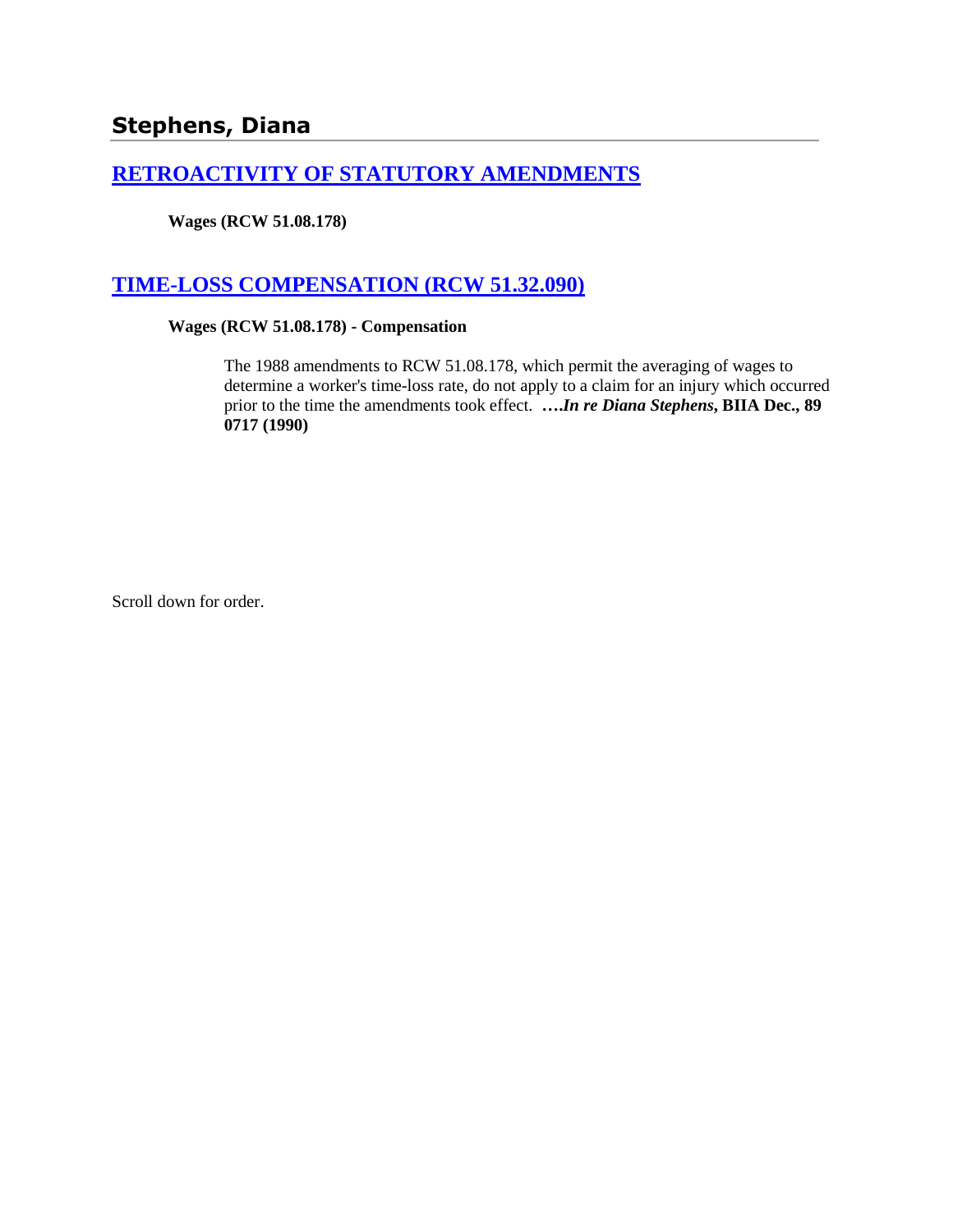### **BEFORE THE BOARD OF INDUSTRIAL INSURANCE APPEALS STATE OF WASHINGTON**

**)**

**IN RE: DIANA K. STEPHENS ) DOCKET NO. 89 0717**

**CLAIM NO. K-002774 ) DECISION AND ORDER**

APPEARANCES:

Claimant, Diana K. Stephens, by Tom G. Cordell

Employer, American Legion, Chief Moses Post 209, by Richard Zornes and William Rigsby, Board Members, and Petie Greenwalt, Manager

Department of Labor and Industries, by Office of the Attorney General, per Venita M. Lang, Assistant, and Gary McGuire, Paralegal

This is an appeal filed by the claimant on March 8, 1989 from an order of the Department of Labor and Industries dated February 10, 1989 which adhered to the provisions of a Department order dated November 14, 1988, which adjusted the claimant's compensation rate due to the addition of wages earned in a second job she had at the time of her industrial injury. Time loss compensation was paid for the period from April 2, 1988 through November 2, 1988 less a deduction for prior time loss compensation paid for the same period. **REVERSED AND REMANDED**.

## **DECISION**

Pursuant to RCW 51.52.104 and RCW 51.52.106, this matter is before the Board for review and decision on a timely Petition for Review filed by the Department of Labor and Industries to a Proposed Decision and Order issued on February 27, 1990 in which the order of the Department dated February 10, 1989 was reversed and the claim was remanded to the Department "to calculate Ms. Stephens' time-loss compensation benefits in accordance with the formula provided".

The Board has reviewed the evidentiary rulings in the record of proceedings and finds that no prejudicial error was committed and said rulings are hereby affirmed.

The claimant, Diana K. Stephens, injured her back on August 29, 1986 while employed by the American Legion as a bartender. At the time of her injury, she was also working, part-time, for The Turf, a restaurant in Moses Lake, Washington.

The issue presented in this appeal is the correct rate of compensation Ms. Stephens should have received for the period from April 2, 1988 through November 2, 1988. The Department

1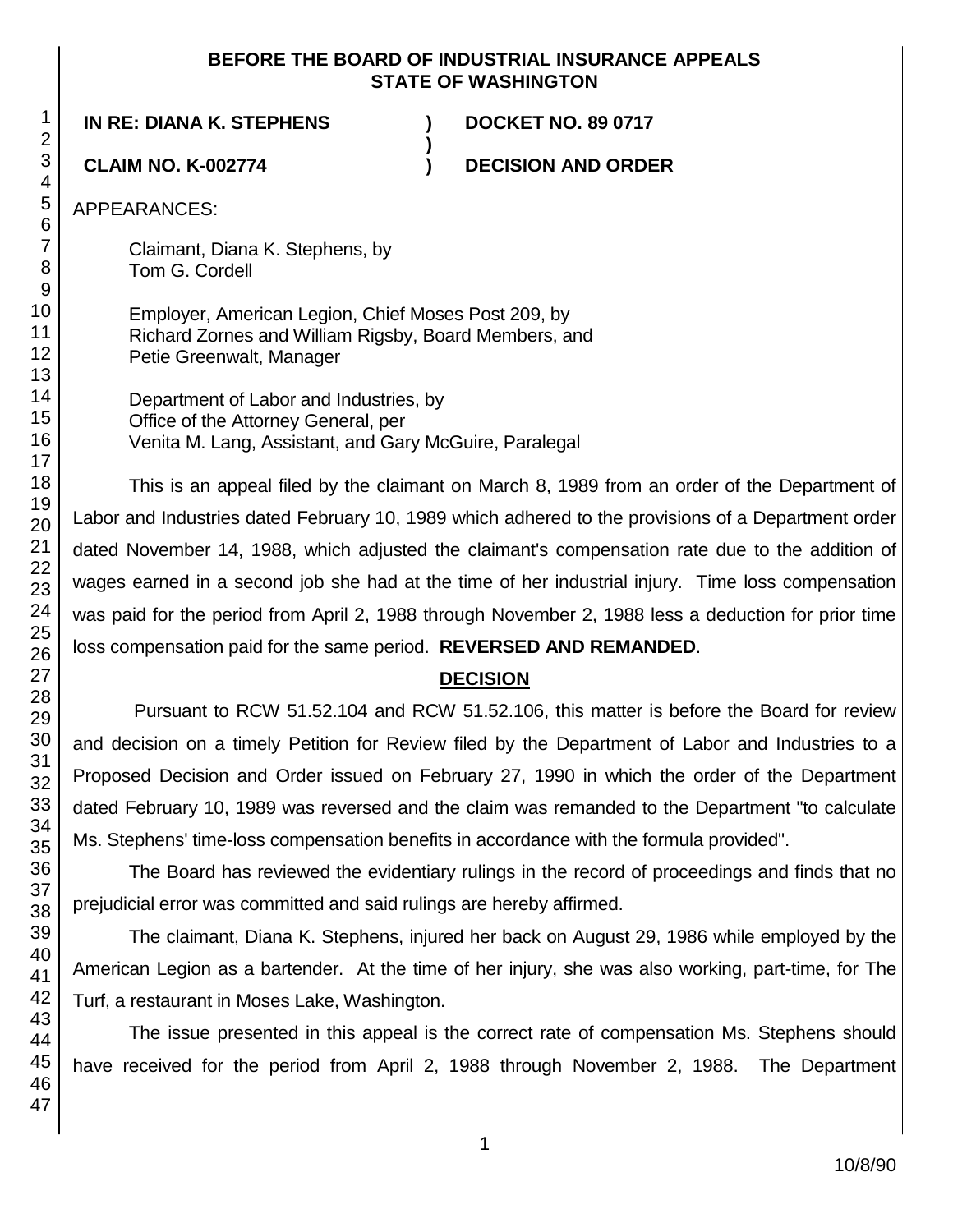determined Ms. Stephens' rate of compensation, in part, by dividing the amount earned during 1986 from The Turf by 12.

RCW 51.08.178 provides the statutory basis for computing wages for the purpose of determining a worker's time loss compensation rate. The current statute (as amended in 1988) allows the Department to average a worker's wages if that person is a part-time worker. RCW 51.08.178(2). However, the statute in effect at the time of Ms. Stephens' injury did not permit such averaging. In re Teresa Johnson, BIIA Dec. 85 3229 (1987). Prior to the 1988 amendment, RCW 51.08.178 provided that a worker's time loss compensation rate would be calculated by multiplying the daily wage the worker was receiving at the time of injury by the appropriate multiplier, depending on the number of days per week that the worker was "normally employed". The daily wage was the product of the hourly wage multiplied by the number of hours the worker was "normally employed." There is no question that the Department failed to comply with the prior version of RCW 51.08.178, i.e., the version of the statute which is clearly applicable to this claim.

Unfortunately, the record before us is not entirely clear with respect to Ms. Stephens' monthly wage from her employment with The Turf. It is clear that there is no dispute as to the wages earned and hours worked by the claimant for the American Legion. Ms. Stephens did not protest the orders paying time loss until her employment at The Turf was factored in by the November 14, 1988 Department order. Furthermore, a review of the record, including the claimant's Memorandum of Authorities and the Notice of Appeal, does not indicate any dispute regarding wages at the American Legion job.

On the other hand, the record as to the days normally worked by Ms. Stephens at The Turf is ambiguous. Instead of obtaining the requisite information from the employer at the outset, the Department simply divided the wages on Ms. Stephens' W-2 form by 12. Even the Department would have to concede that that method was incorrect since claimant only worked at The Turf through August 1986 (eight months, not twelve) and the industrial injury precluded her from continuing to work beyond that date.

The claimant herself testified that at the time of the injury she was working thirty hours per week at The Turf and earning \$4.65 per hour. According to her co-worker, Pamela Tea, a normal shift was ten hours. Claimant further stated that until August 1986 (that is, from January 1985 through July 1986) her normal schedule was ten to twenty hours per week and her increased hours in August of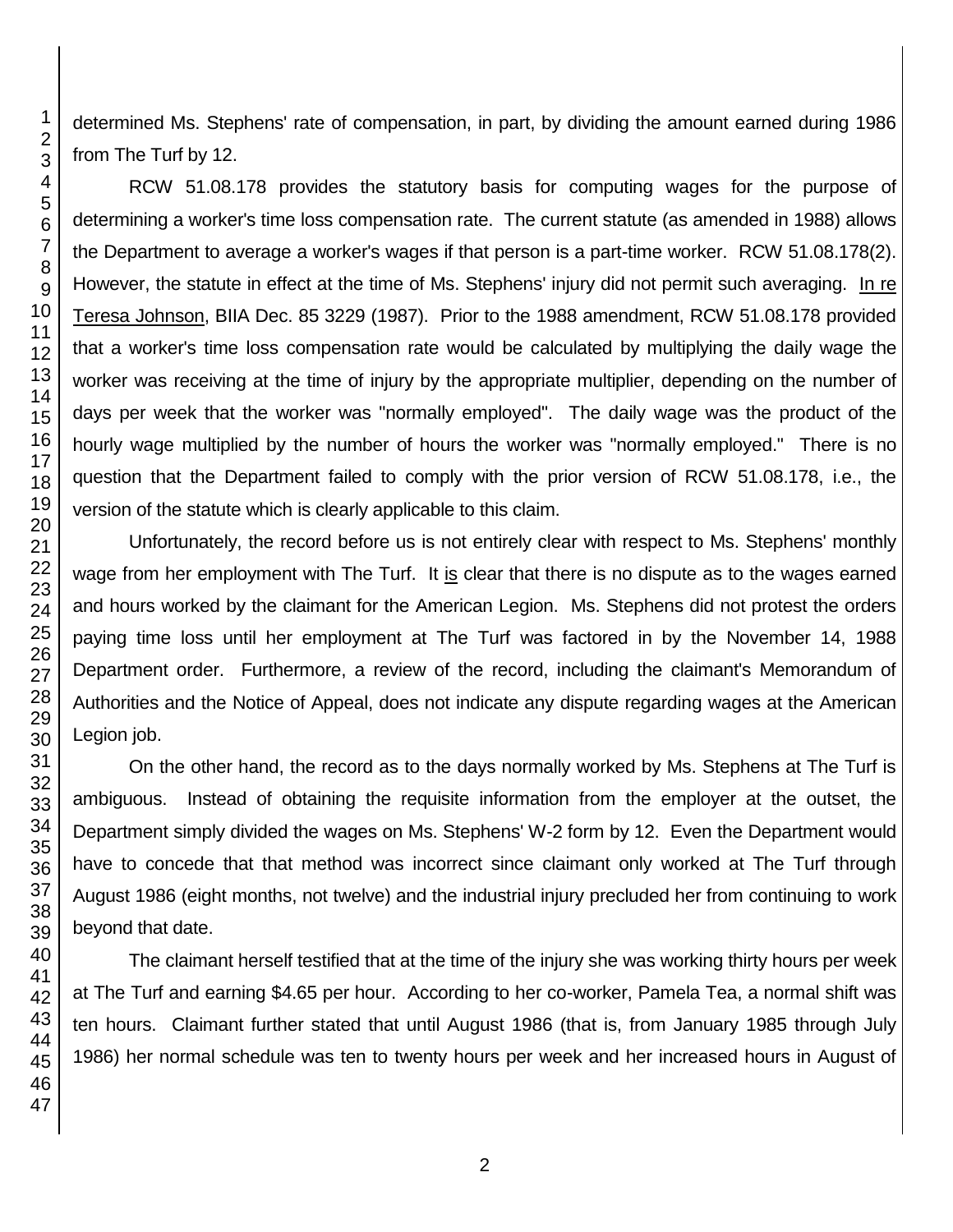1986 were due to the fact that her employer was on vacation. This leads us to believe that once her employer returned, her hours would have returned to ten to twenty per week.

This being the case, it is apparent that her "normal" hours of employment at the Turf were ten to twenty hours (or one to two days per week), with a daily wage of \$46.50 (10 hours  $X$  \$4.65 = \$46.50). See, In re Ubaldo Antunez, BIIA Dec. 88 1852 (1989). The difficulty comes in deciding which multiplier, five (for one day per week) or nine (for two days per week), is appropriate.

Since Ms. Stephens' unrebutted testimony is that she worked between one and two days each week, we conclude that she "normally" worked 1.5 days per week. We round that up to two days per week (See, In re Miguel S. Maya, Dckt. No. 87 1874 (December 2, 1988) at 5) and therefore use a multiplier of nine. The result is that Ms. Stephens' monthly wage from The Turf equals \$418.50. That is the figure which the Department must use in recomputing Ms. Stephens' time loss compensation rate.

## **FINDINGS OF FACT**

1. On January 23, 1987, the Department of Labor and Industries received an accident report from the claimant, Diana K. Stephens, alleging that she sustained an industrial injury on August 29, 1986 while employed by the American Legion, Chief Moses Post 209.

On February 27, 1987, the Department issued a determinative order paying the claimant time loss compensation beginning February 3, 1987.

On November 14, 1988, the Department issued an order adjusting the compensation rate due to the addition of wages earned in a second job at the time of the injury. Time loss compensation for the period from April 2, 1988 through November 2, 1988 was paid in the amount of \$3,178.08, less a deduction for time loss compensation previously paid for the same period in the amount of \$2,916.48.

On December 2, 1988, the Department received a protest and request for reconsideration of the November 14, 1988 Department order from the claimant. On February 10, 1989, the Department issued an order adhering to the provisions of the Department order dated November 14, 1988.

On March 8, 1989, the Board of Industrial Insurance Appeals received a notice of appeal from the February 10, 1989 Department order from the claimant. On March 29, 1989, the Board issued an order granting the appeal, assigning it Docket No. 89 0717, and ordering that further proceedings be held on the issue raised.

2. On August 29, 1986 while in the course of her employment with American Legion, Chief Moses Post 209, Diana K. Stephens experienced an industrial injury to her back while lifting ice buckets.